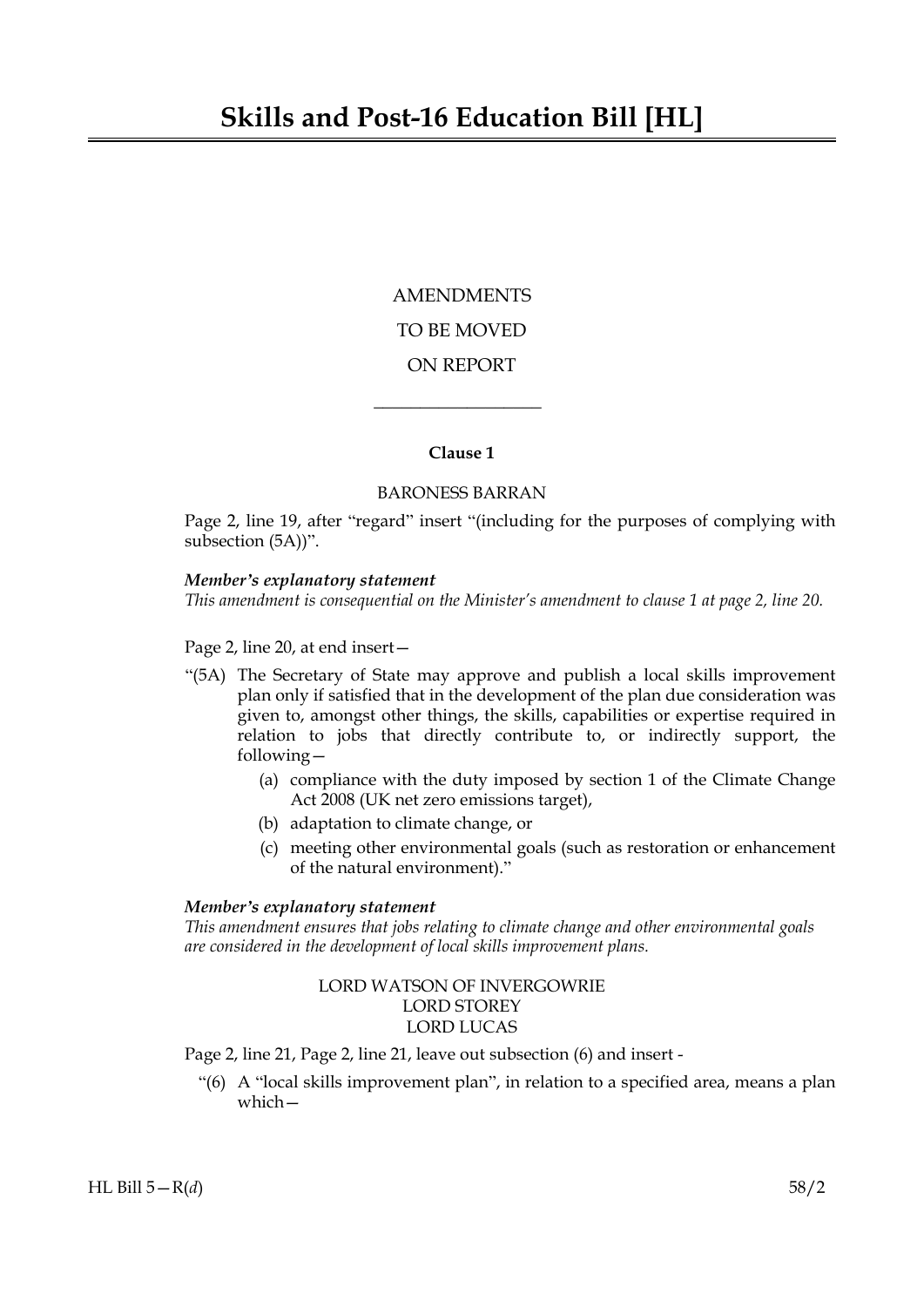### **Clause 1** *- continued*

- (a) is developed by an employer representative body in partnership with local authorities, including the Mayoral Combined Authorities and further education providers for the specified area
- (b) draws on the views of
	- (i) employers operating within the specified area
	- (ii) regional and local authorities , including the Mayoral Combined Authorities, within the specified area with specific reference to published plans and strategies which have been developed by these authorities to inform the distribution of funding and prioritisation of resources
	- (iii) post-16 education providers active in the specified area, including schools, further education institutions, community learning providers, specialist designated institutions and universities
	- iv) such sources of information on long-term national skills needs as the Secretary of State may specify and any other evidence, to summarise the skills, capabilities or expertise that are, or may in the future be, required by people resident in the specified area, and
- (c) identifies actions that relevant providers and other local bodies can take regarding any post-16 technical education or training that they provide so as to address the requirements mentioned in paragraph (b)."

### *Member's explanatory statement*

*This amendment would provide for employer representative boards to develop local skills improvement plans in partnership with local authorities, including the Mayoral Combined Authorities, and local further education providers to ensure that they reflect the needs of learners, residents and employers. LSIPs must also consider social and economic development strategies, in the local area and long-term national needs which may not apply to local employers.*

#### **Clause 2**

#### LORD LUCAS

Page 3, line 2, at end insert—

"(c) the Secretary of State has consulted with the government departments responsible for business and local government, with a view to creating a nationally coherent and logical set of employer representative bodies."

### **Clause 5**

# LORD ADDINGTON

Page 5, line 38, at end insert—

"(1A) A review under subsection (1) must take place at least once every three years and must include how well the education or training provided by the institution meets the needs of those with special educational needs in its local area."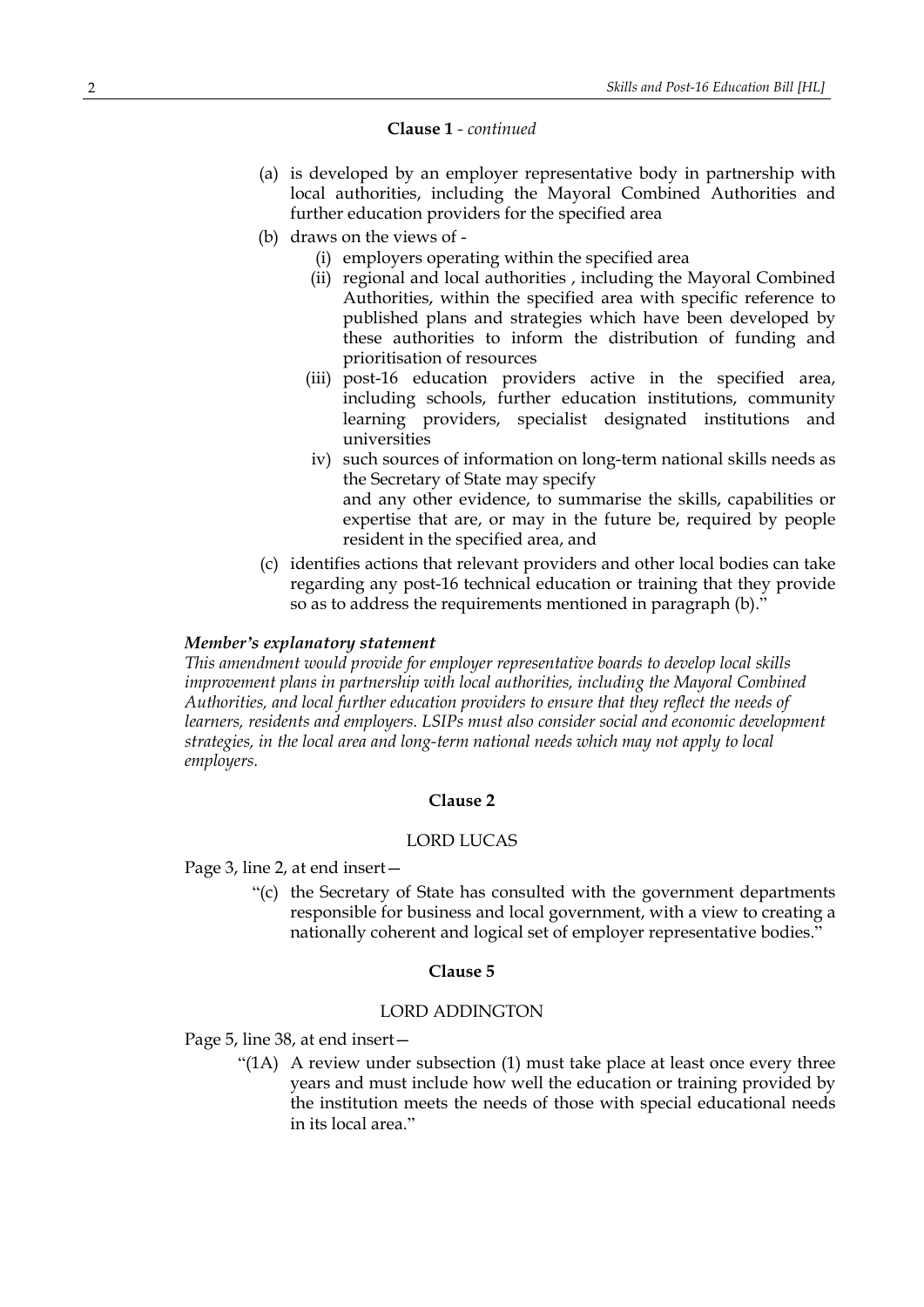#### *Member's explanatory statement*

*This amendment requires a governing body of an institution in England to how well the education or training provided by that institution meets the needs of those with special educational needs in its local area at least once every three years*

#### **Clause 7**

# LORD LUCAS

Page 7, line 32, at end insert—

"(c) must specify a range of qualifications with a teaching and learning requirement equivalent to one GCSE (at level 2) and one A level (at level 3) which allow students to combine academic and vocational education."

### LORD WATSON OF INVERGOWRIE

Page 9, line 41, at end insert—

"(2A) Subsection (3) does not apply to the withdrawal of level three courses for the period of four years beginning with the day on which this Act is passed."

## *Member's explanatory statement*

*This amendment prevents IfATE from withdrawing approval of established level 3 courses including BTECs for four years to ensure that T levels are fully embedded and acceptable to students, employers and universities.*

#### Page 9, line 41, at end insert—

"(2A) Any decision to withdraw approval for a technical education qualification is an administrative decision and may be subject to judicial review."

#### *Member's explanatory statement*

*This amendment ensures that a decision to withdraw approval for a technical education qualification can be challenged.*

# **After Clause 7**

#### LORD STOREY

Insert the following new Clause—

### "**Review of apprenticeship levy**

The Secretary of State may request a review of the apprenticeship levy to—

- (a) ensure eligible costs are sufficient to enable apprenticeship standards to fully meet the demands of their occupation in relation to specific industries in the sector and;
- (b) provide the opportunity for coordinated pre-apprenticeship training and industry experience to broaden diversity and inclusion."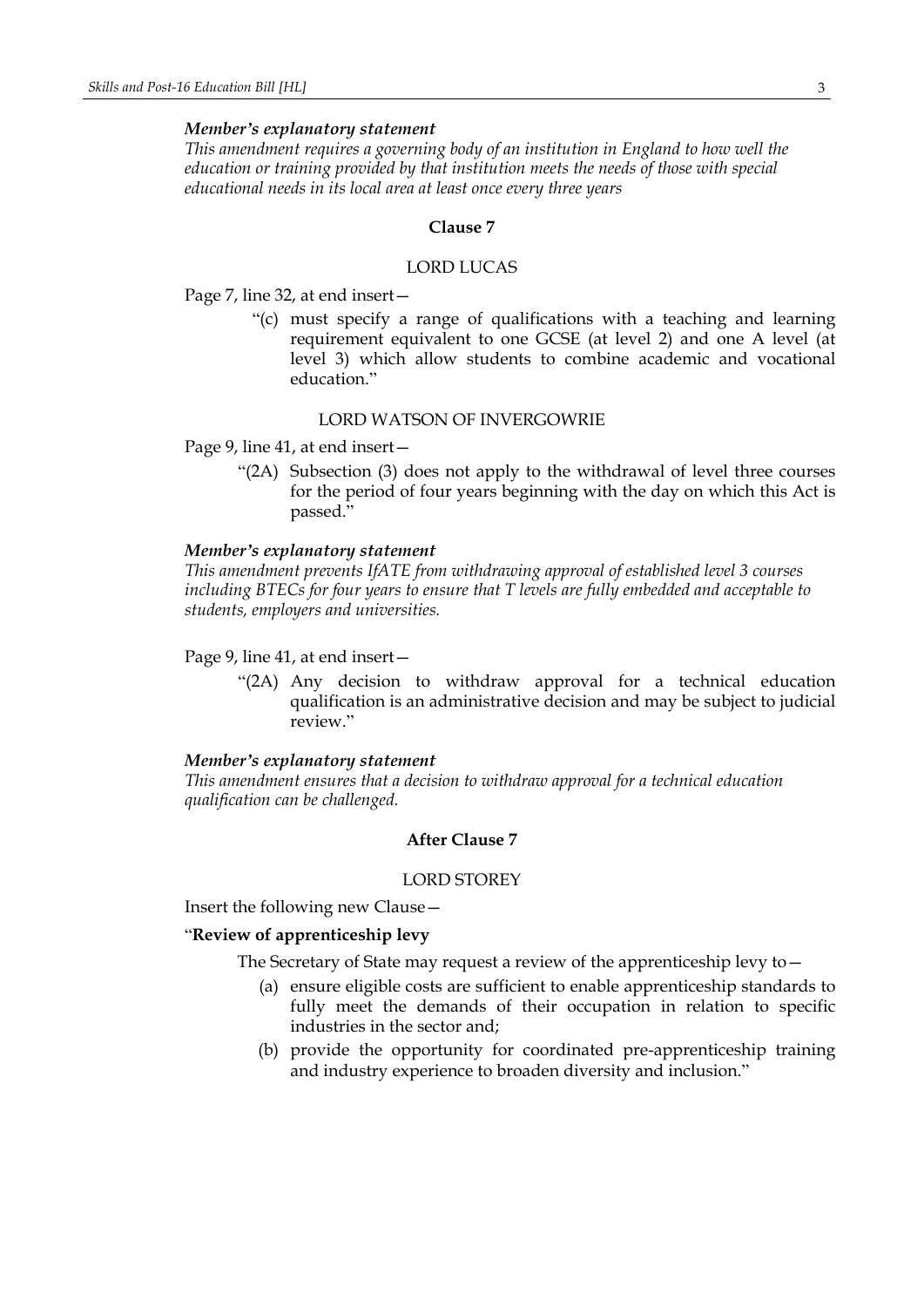# *Member's explanatory statement*

*The purpose of this amendment is to create flexibility in the eligible use of employers' apprenticeship levy funds and to ensure there is wider diversity and inclusion in apprenticeships.*

## **After Clause 15**

### LORD STOREY

Insert the following new Clause—

#### "**Maintenance component of lifelong learning loans**

- (1) The Secretary of State may by regulations make provision for the lifelong learning entitlement to include maintenance provision for living costs.
- (2) Regulations under this section are to be made by statutory instrument, and a statutory instrument containing regulations under this section may not be made unless a draft of the instrument has been laid before, and approved by a resolution of, each House of Parliament."

#### *Member's explanatory statement*

*This amendment allows the Secretary of State to make provision for the LLE to include maintenance provisions to support living costs to help disadvantaged students.*

### **Clause 16**

#### LORD ADDINGTON

Page 19, line 9, at end insert—

"(2A) Regulations under subsection (1) must include provision to require ITT(FE) courses to include special educational needs awareness training relevant to the students of ITT(FE) courses within an institution."

#### *Member's explanatory statement*

*This amendment ensures there is sufficient SEN training for teachers of students of ITT(FE) courses*

## **Clause 17**

### LORD LUCAS

Page 20, line 22, at end insert—

"(e) the mental health and wellbeing of persons who undertake a higher education course with the institution is supported."

### *Member's explanatory statement*

*To ensure that the Office for Students has a sufficiently powerful lever to enforce its policies on student support, mental health and suicide.*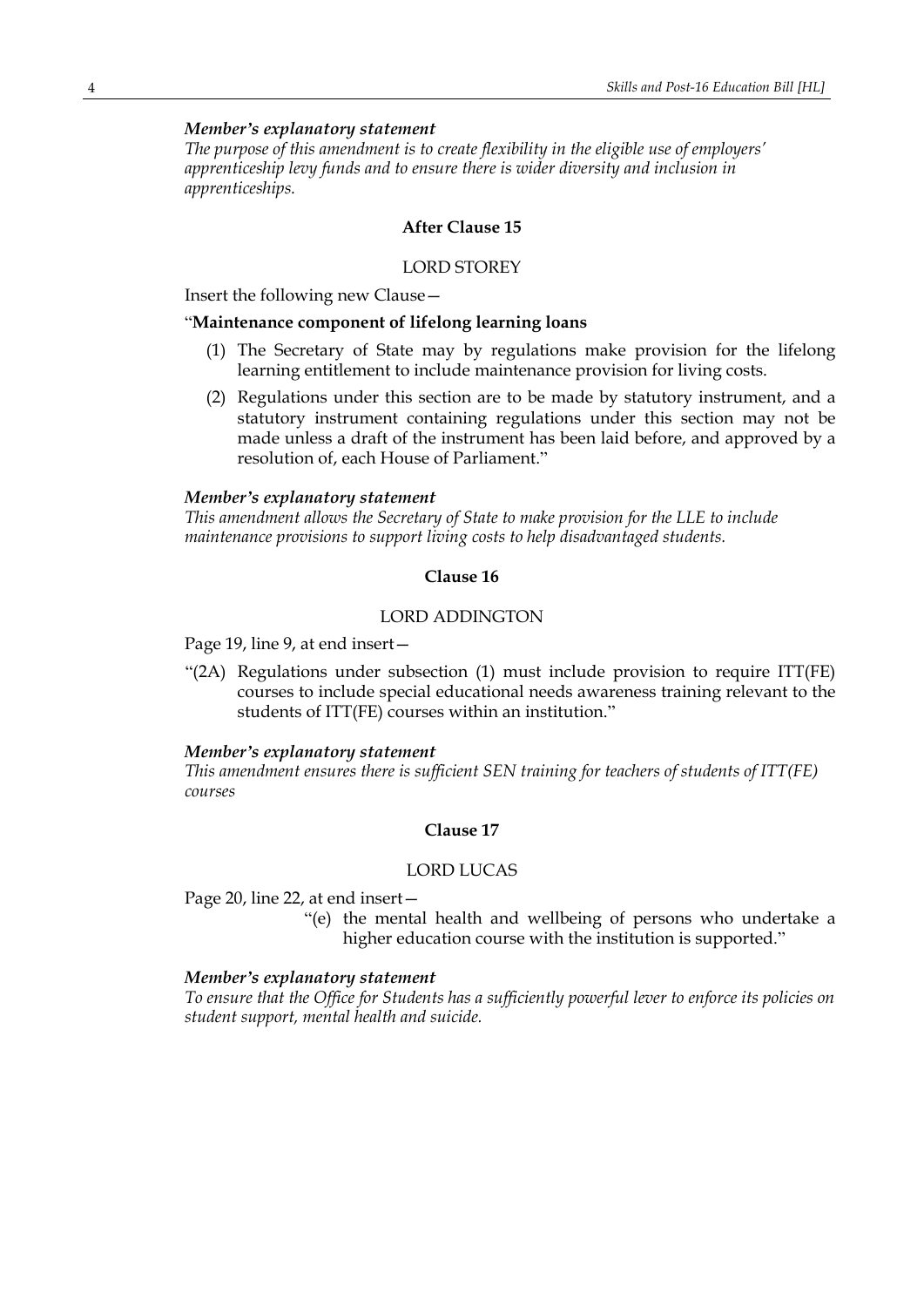#### BARONESS SHERLOCK

Page 20, line 33, at end insert—

"(7A) When making decisions of a strategic nature in relation to a measure of student outcomes, the OfS must have due regard to the potential impact on the participation in Higher Education of students from disadvantaged and underrepresented groups.

#### *Member's explanatory statement*

*This amendment seeks to ensure that the OfS's measure of student outcomes does not jeopardise widening participation for students from disadvantaged and underrepresented groups.*

# **After Clause 25**

### LORD STOREY

Insert the following new Clause—

## "**Access to Universal Credit for full time study or training**

- (1) The Universal Credit Regulations 2013 (SI 2013/376) are amended as follows.
- (2) In regulation 12, leave out paragraph 2(b).
- (3) In regulation 95, after paragraph (2)(b) insert—
	- "(c) for the claimant to carry out study necessary for a course leading to the Lifetime Skills Guarantee.""

# *Member's explanatory statement*

*This amendment would allow individuals studying or training full-time for a qualification below advanced level to receive Universal Credit*